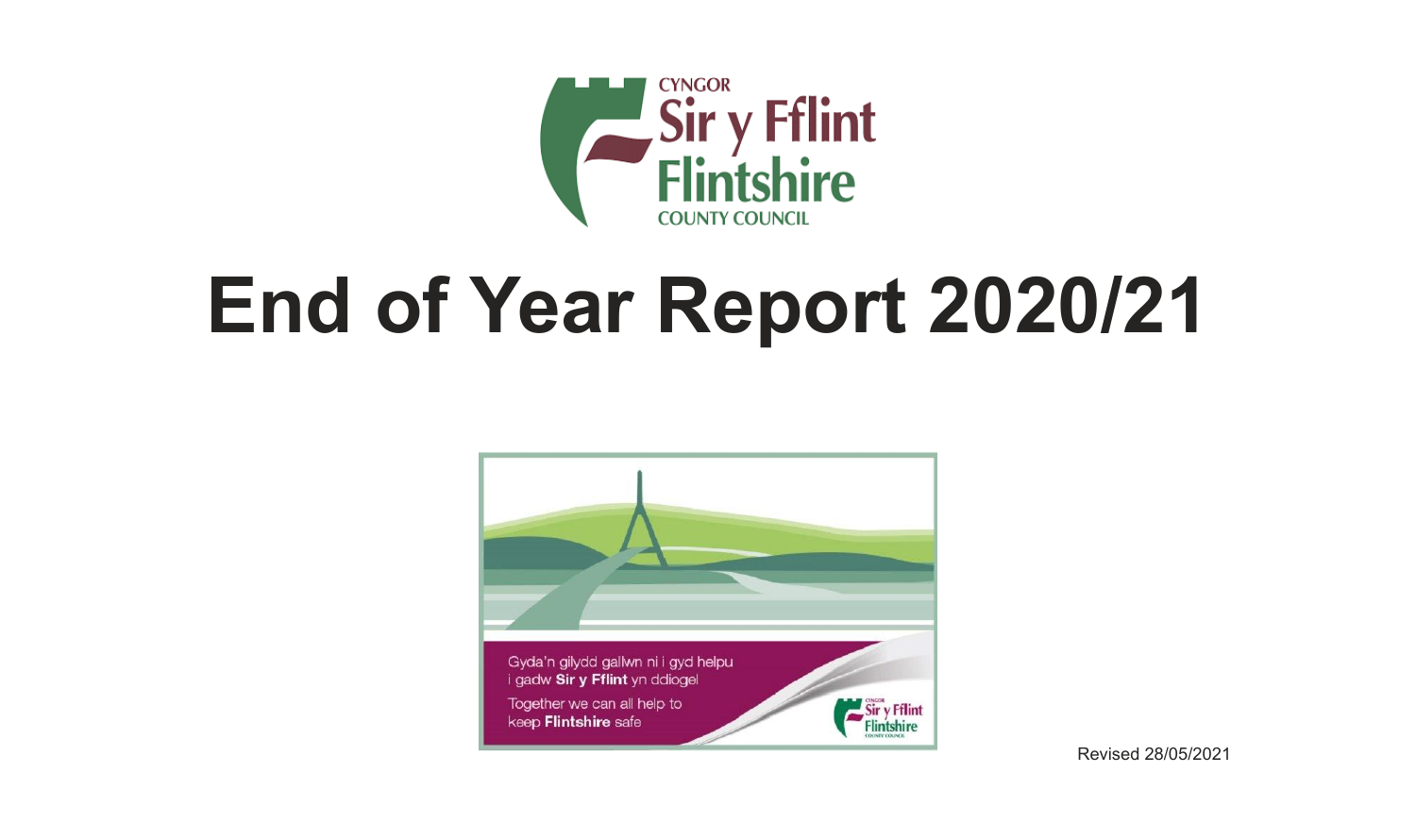# **Key for Report Performance**



#### **What we mean by Performance RAG**

The Performance RAG is generated by assessing current performance against the target. This outcome is then illustrated in the report using the images above.

#### **What we mean by Trend**

The Trend is generated by assessing current performance against last years performance. This outcome is then illustrated in the report using the images above.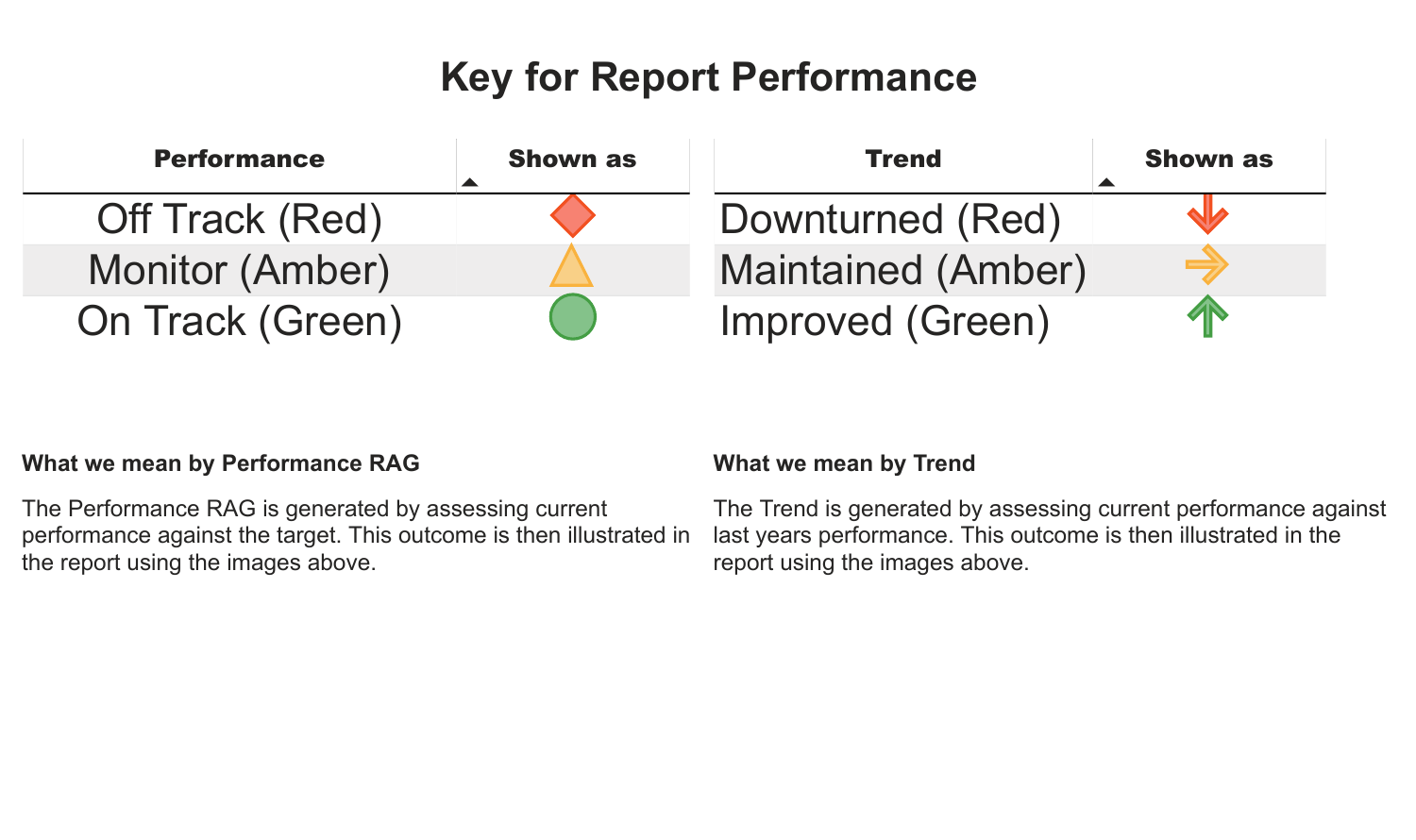# **Education and Youth - Recovery Measures**

#### All schools adopt 'Ask Ceri' resource

|                | Actual $(\%)$ - - - Target $(\%)$ |                    |              |                    |  |  |  |  |  |  |
|----------------|-----------------------------------|--------------------|--------------|--------------------|--|--|--|--|--|--|
|                |                                   |                    |              |                    |  |  |  |  |  |  |
|                |                                   |                    |              |                    |  |  |  |  |  |  |
|                |                                   |                    |              |                    |  |  |  |  |  |  |
|                |                                   |                    |              |                    |  |  |  |  |  |  |
|                |                                   |                    |              |                    |  |  |  |  |  |  |
| 2020/21        |                                   |                    |              |                    |  |  |  |  |  |  |
|                | <b>End of Year</b>                | <b>End of Year</b> | <b>Trend</b> | <b>Current RAG</b> |  |  |  |  |  |  |
|                | <b>Actual (%)</b>                 | <b>Target (%)</b>  |              | <b>Rating</b>      |  |  |  |  |  |  |
|                |                                   | 100.00%            |              |                    |  |  |  |  |  |  |
| <b>Comment</b> |                                   |                    |              |                    |  |  |  |  |  |  |

As a result of the COVID pandemic, it has not been possible to follow this up with schools beyond the training provided in March 2020. This will now move as an action to the 2021-2022 plan.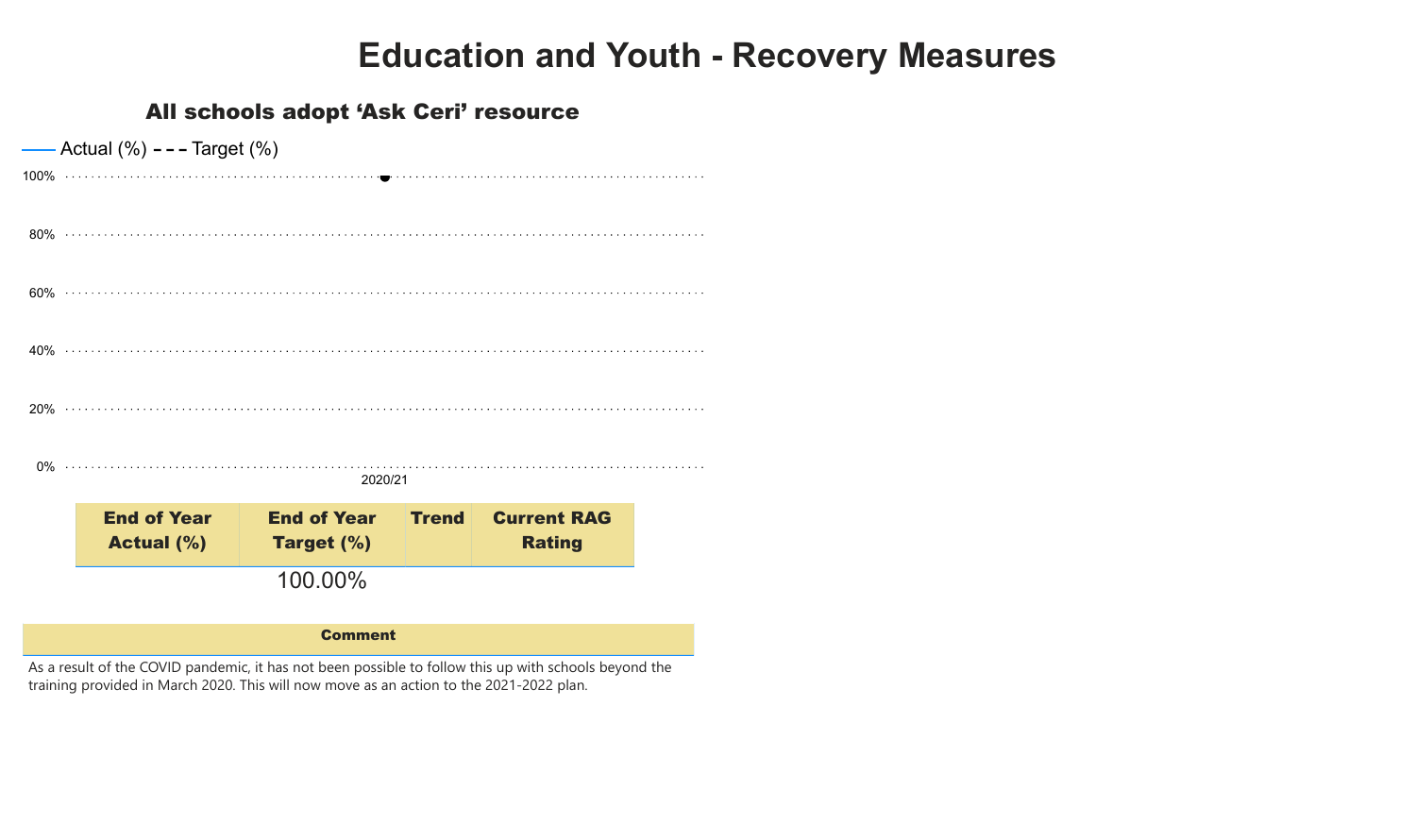

#### Comment

The pandemic has adversly impacted education, employment and training opportunities for young people leaving statutory education in 2020. Officers have paid particular attention to mental health and wellbeing, offering a range of support to individuals and their families. A broader range of alternative education packages have been sought to promote engagement and the development of relevant skills to facilitate the successful transition into further education, training or employment.

Of the 45 young people above school age open in the quarter, the majority were offered Education, Training and Employment. 65% were accessing more than 16 hours per week. The Youth Justice Service has an Education worker who supports all young people who are not accessing the full provision, and is able to offer alternatives to mainstream school or college through training courses and apprenticeships. This ensures that all young people referred to the services are assessed in terms of their educational provision at the point of entry.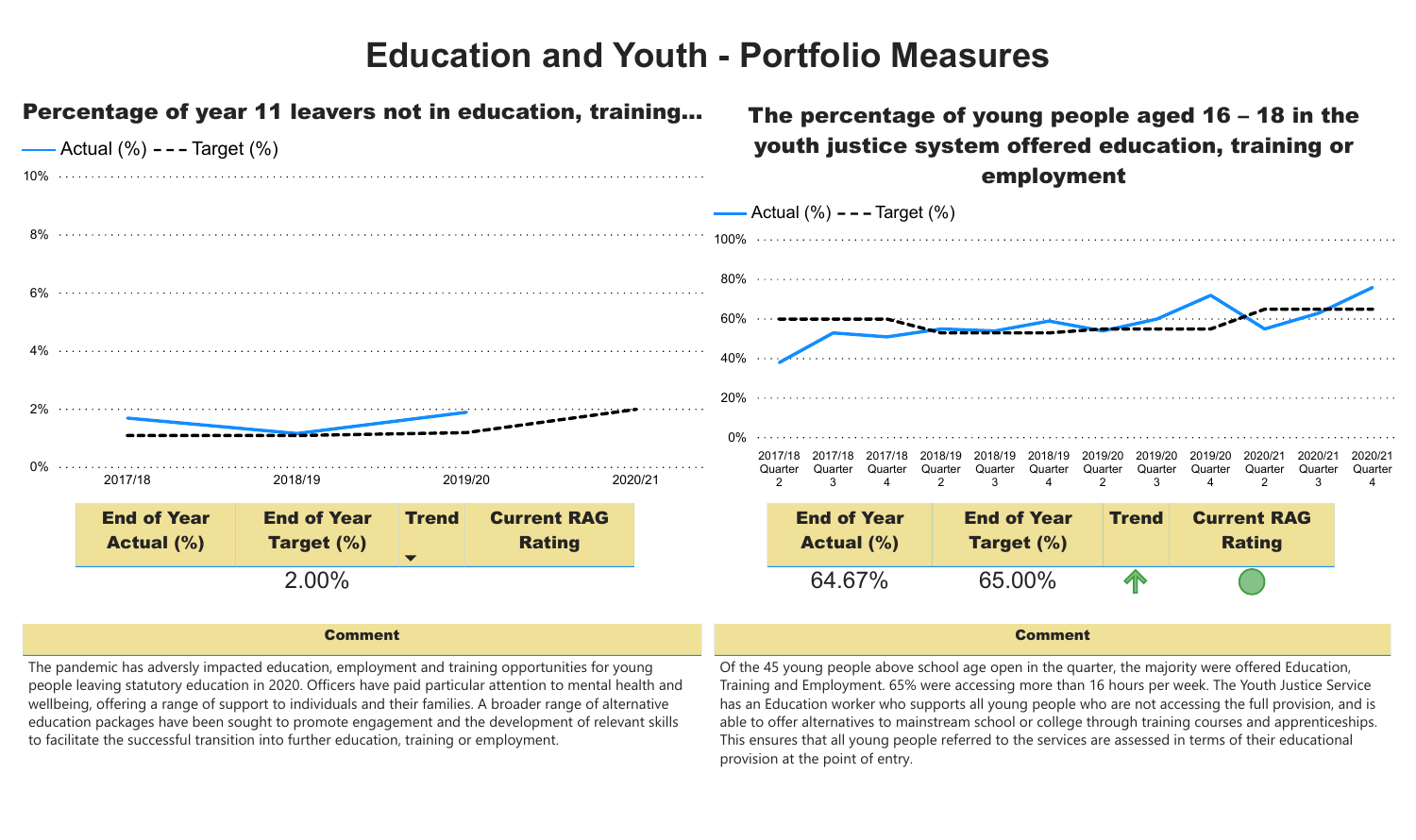

#### Comment

Comment

Attendance in schools was limited due to the COVID restrictions which has naturally impacted on the levels of exclusion from schools. Work has continued to support an overall reduction once pupils return to school. This includes changes to central services and processes to support earlier identification and intervention for pupils and increased capacity for the Counselling Service. Schools have also been offered a range of training to support an increased focus on wellbeing and engagement.

The level of permanent exclusion has reduced overall due in essence to the closure of schools during the pandemic. There were a number of pupils who had been permanently excluded just prior to periods of lockdown and officers ensured that they were allocated educational provision pending the resumption of the statutory processes which were paused by Welsh Government.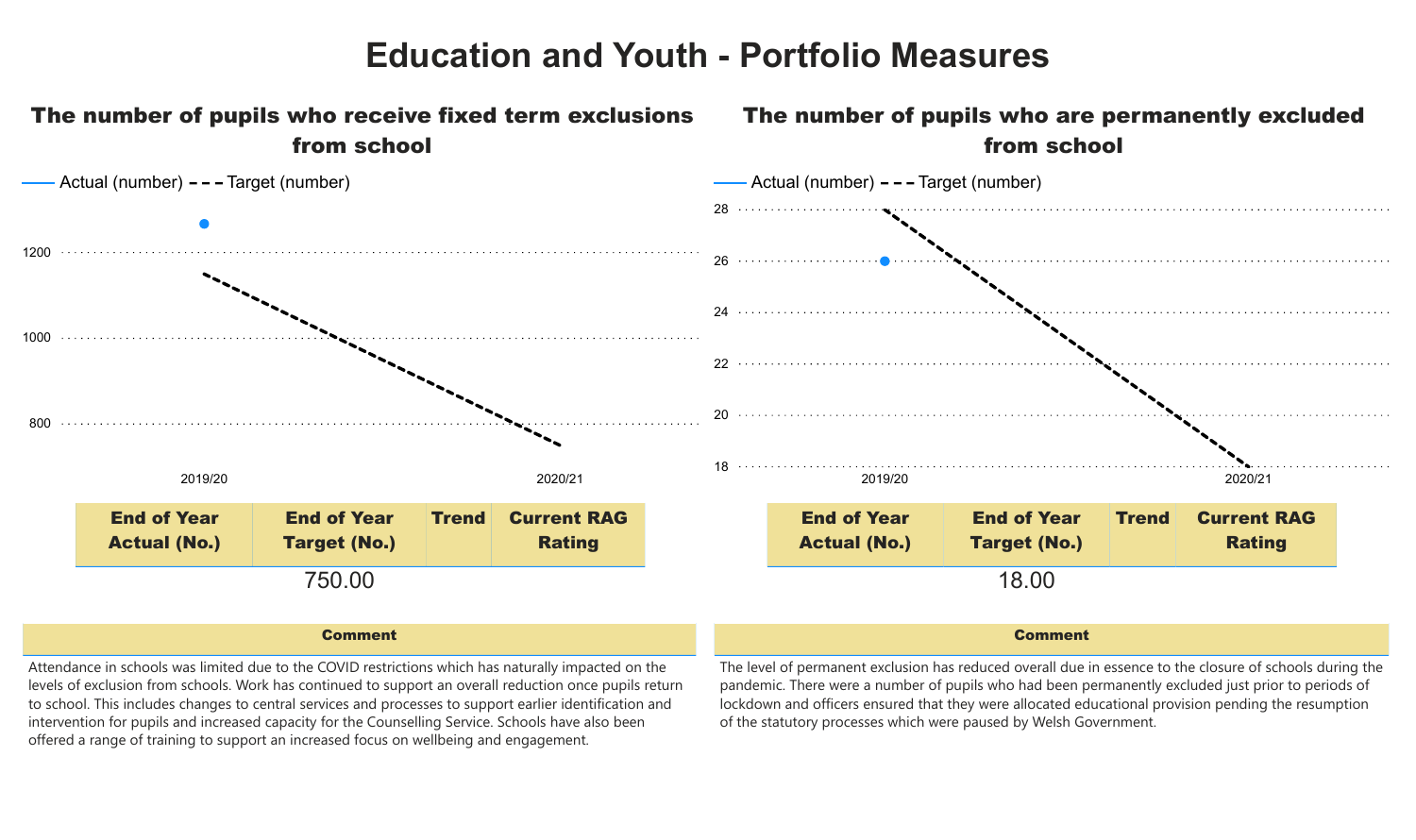

#### Comment

In line with Welsh Government COVID-19 guidance, the childcare offer was suspended. The funding has been used to support pre-school children of keyworkers, identified vulnerable children or those with additional needs, and also to support 5-8 year olds in summer play schemes.

No target set - Due to the suspension of the scheme, no providers contributed to the childcare offer.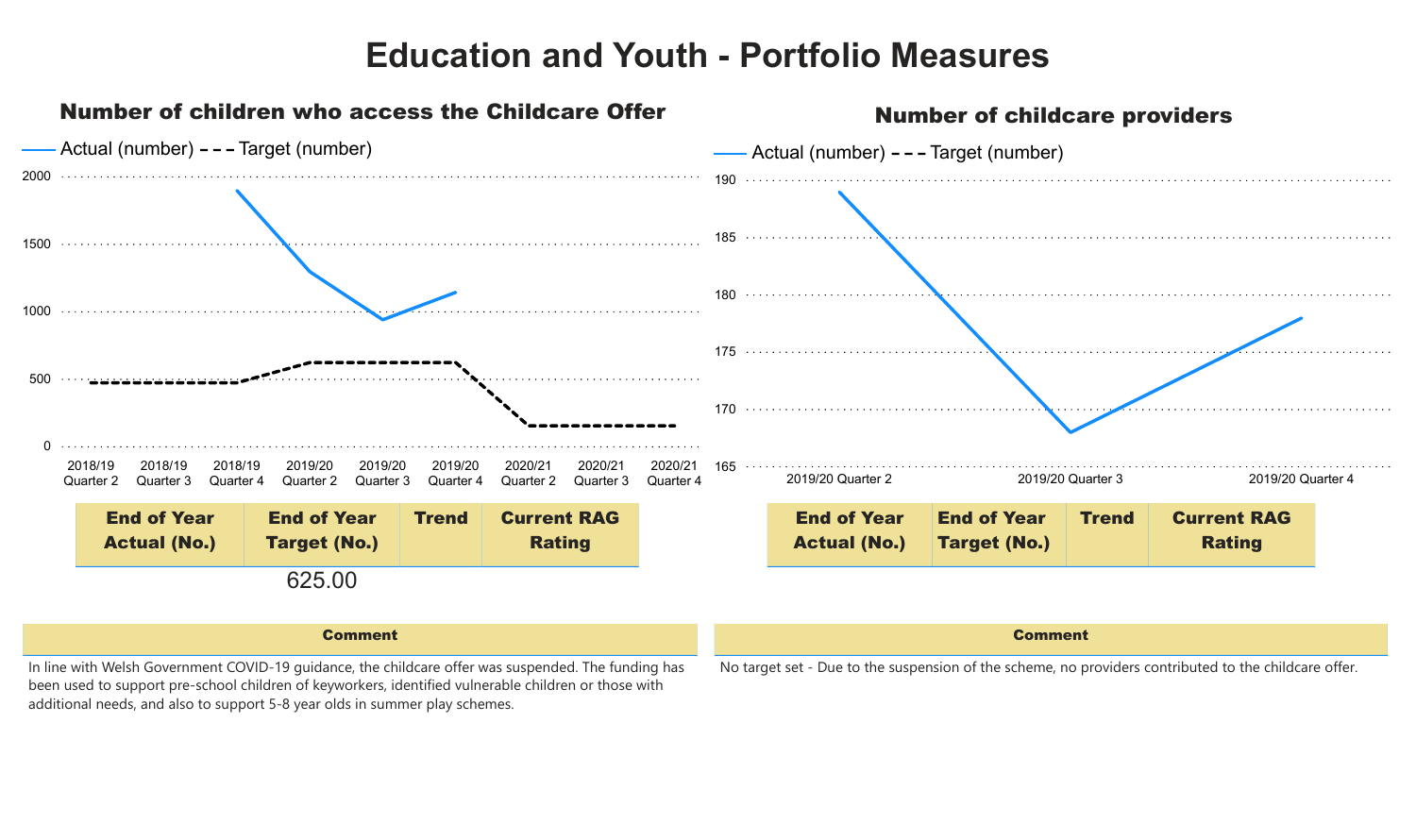| implementation of the new curriculum |                                                                                                      |                    |              |                    |  | All schools maintain progress against key milestones in All schools maintain progress against key milestones in<br>the ALN reforms |                    |                    |              |                    |  |  |
|--------------------------------------|------------------------------------------------------------------------------------------------------|--------------------|--------------|--------------------|--|------------------------------------------------------------------------------------------------------------------------------------|--------------------|--------------------|--------------|--------------------|--|--|
|                                      | — Actual $(\%)$ – – – Target $(\%)$                                                                  |                    |              |                    |  | —— Actual $(\%)$ - - - Target $(\%)$                                                                                               |                    |                    |              |                    |  |  |
|                                      |                                                                                                      |                    |              |                    |  |                                                                                                                                    |                    |                    |              |                    |  |  |
|                                      |                                                                                                      |                    |              |                    |  |                                                                                                                                    |                    |                    |              |                    |  |  |
|                                      |                                                                                                      |                    |              |                    |  |                                                                                                                                    |                    |                    |              |                    |  |  |
|                                      |                                                                                                      |                    |              |                    |  |                                                                                                                                    |                    |                    |              |                    |  |  |
|                                      |                                                                                                      |                    |              |                    |  |                                                                                                                                    |                    |                    |              |                    |  |  |
|                                      | 2020/21                                                                                              |                    |              |                    |  |                                                                                                                                    |                    | 2020/21            |              |                    |  |  |
|                                      | <b>End of Year</b>                                                                                   | <b>End of Year</b> | <b>Trend</b> | <b>Current RAG</b> |  |                                                                                                                                    | <b>End of Year</b> | <b>End of Year</b> | <b>Trend</b> | <b>Current RAG</b> |  |  |
|                                      | <b>Actual (%)</b>                                                                                    | <b>Target (%)</b>  |              | <b>Rating</b>      |  |                                                                                                                                    | <b>Actual (%)</b>  | <b>Target (%)</b>  |              | Rating             |  |  |
|                                      | 100.00%                                                                                              |                    |              |                    |  |                                                                                                                                    |                    | 100.00%            |              |                    |  |  |
|                                      | <b>Comment</b>                                                                                       |                    |              |                    |  | <b>Comment</b>                                                                                                                     |                    |                    |              |                    |  |  |
|                                      | Whilst the pandemic has resulted in significant disruption to education over the last twelve months. |                    |              |                    |  | The additional workload pressures placed on schools by the pandemic has affected the level of progress                             |                    |                    |              |                    |  |  |

Whilst the pandemic has resulted in significant disruption to education over the last twelve months, schools in Flintshire have continued where possible to access professional development and plan for the implementation of the new curriculum. The summer 2020 INSET day set aside for planning for the new curriculum was however cancelled. Secondary schools can now also use the summer 2021 curriculum INSET day for work related to centre determined grades for GCSE and A Level qualifications.

The additional workload pressures placed on schools by the pandemic has affected the level of progress recorded against the milestones. The level of engagement from schools in the training and Additional Learning Needs Transformation cluster and Forum meetings indicates a higher level of preparedness than the percentage indicates. The recent publication of the operational Code (April 2021) will enable the Council and schools to finalise their approaches ahead of implementation in September 2021.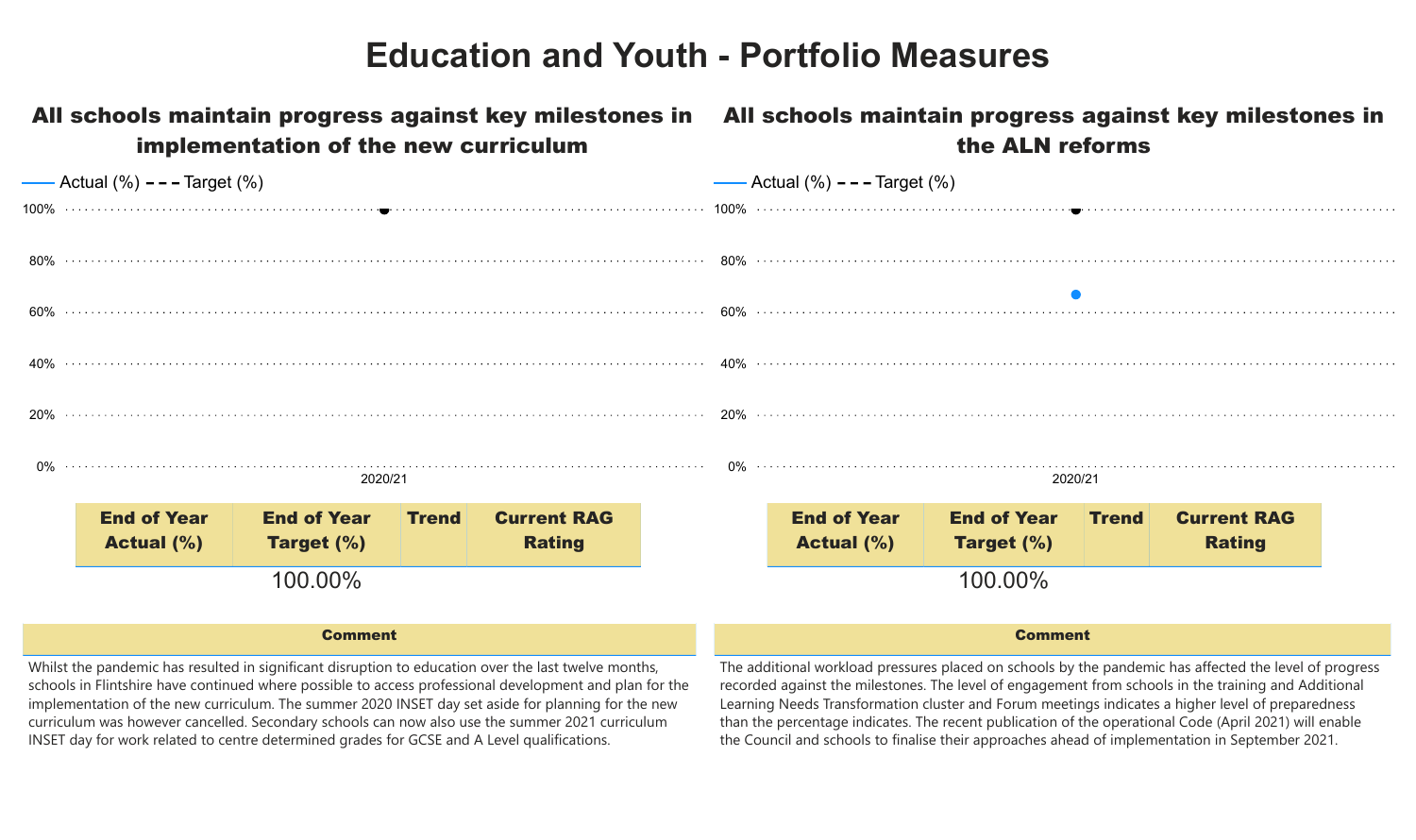| <b>First time entrants into Youth Justice Service</b><br>-Actual (number) - - - Target (number) |                                                                                                                                                                                                                                                                                                                                            |                     |              |                    | <b>Number of Immersion Youth Workers in secondary</b> |                                             |                     |                     |              |                    |  |
|-------------------------------------------------------------------------------------------------|--------------------------------------------------------------------------------------------------------------------------------------------------------------------------------------------------------------------------------------------------------------------------------------------------------------------------------------------|---------------------|--------------|--------------------|-------------------------------------------------------|---------------------------------------------|---------------------|---------------------|--------------|--------------------|--|
|                                                                                                 |                                                                                                                                                                                                                                                                                                                                            |                     |              |                    | <b>schools</b>                                        |                                             |                     |                     |              |                    |  |
|                                                                                                 |                                                                                                                                                                                                                                                                                                                                            |                     |              |                    |                                                       | ----- Actual (number) - - - Target (number) |                     |                     |              |                    |  |
|                                                                                                 |                                                                                                                                                                                                                                                                                                                                            |                     |              |                    |                                                       |                                             |                     |                     |              |                    |  |
|                                                                                                 |                                                                                                                                                                                                                                                                                                                                            |                     |              |                    |                                                       |                                             |                     |                     |              |                    |  |
|                                                                                                 |                                                                                                                                                                                                                                                                                                                                            |                     |              |                    |                                                       |                                             |                     |                     |              |                    |  |
|                                                                                                 |                                                                                                                                                                                                                                                                                                                                            |                     |              |                    |                                                       |                                             |                     |                     |              |                    |  |
|                                                                                                 |                                                                                                                                                                                                                                                                                                                                            |                     |              |                    |                                                       |                                             |                     |                     |              |                    |  |
|                                                                                                 |                                                                                                                                                                                                                                                                                                                                            |                     |              |                    |                                                       |                                             |                     |                     |              |                    |  |
|                                                                                                 | 31 $\cdots$ $\cdots$ $\cdots$ $\cdots$ $\cdots$ $\cdots$ $\cdots$ $\cdots$ $\cdots$ $\cdots$ $\cdots$ $\cdots$ $\cdots$ $\cdots$ $\cdots$ $\cdots$ $\cdots$ $\cdots$ $\cdots$ $\cdots$ $\cdots$ $\cdots$ $\cdots$ $\cdots$ $\cdots$ $\cdots$ $\cdots$ $\cdots$ $\cdots$ $\cdots$ $\cdots$ $\cdots$ $\cdots$ $\cdots$ $\cdots$ $\cdots$ $\$ |                     |              |                    |                                                       |                                             |                     |                     |              |                    |  |
|                                                                                                 |                                                                                                                                                                                                                                                                                                                                            |                     |              |                    |                                                       |                                             |                     |                     |              |                    |  |
|                                                                                                 | 2020/21                                                                                                                                                                                                                                                                                                                                    |                     |              |                    | 2020/21                                               |                                             |                     |                     |              |                    |  |
|                                                                                                 | <b>End of Year</b>                                                                                                                                                                                                                                                                                                                         | <b>End of Year</b>  | <b>Trend</b> | <b>Current RAG</b> |                                                       |                                             | <b>End of Year</b>  | <b>End of Year</b>  | <b>Trend</b> | <b>Current RAG</b> |  |
|                                                                                                 | <b>Actual (No.)</b>                                                                                                                                                                                                                                                                                                                        | <b>Target (No.)</b> |              | <b>Rating</b>      |                                                       |                                             | <b>Actual (No.)</b> | <b>Target (No.)</b> |              | <b>Rating</b>      |  |
|                                                                                                 | 30.00                                                                                                                                                                                                                                                                                                                                      | 35.00               |              |                    |                                                       |                                             |                     | 2.00                |              |                    |  |
|                                                                                                 |                                                                                                                                                                                                                                                                                                                                            |                     |              |                    |                                                       |                                             |                     |                     |              |                    |  |
|                                                                                                 |                                                                                                                                                                                                                                                                                                                                            |                     |              |                    |                                                       | <b>Comment</b>                              |                     |                     |              |                    |  |
|                                                                                                 | The number of First Time Entrants to the criminal justice system in Elintshire bas fallen in 2020. There is youth Service are developing plans to increase this number during 2021/22 but numbers are not yet                                                                                                                              | <b>Comment</b>      |              |                    |                                                       |                                             |                     |                     |              |                    |  |

The number of First Time Entrants to the criminal justice system in Flintshire has fallen in 2020. There is a robust early intervention process that supports young people who are at risk of offending. Young people who have come to the notice of the police for low level anti-social behavior are referred to the Youth Justice Service, and they and their families are contacted with an offer of support. The use of Out of Court disposals enables a full assessment and bespoke intervention to be carried out. This approach diverts young people away from the courts process and deters further offending.

Youth Service are developing plans to increase this number during 2021/22 but numbers are not yet confirmed.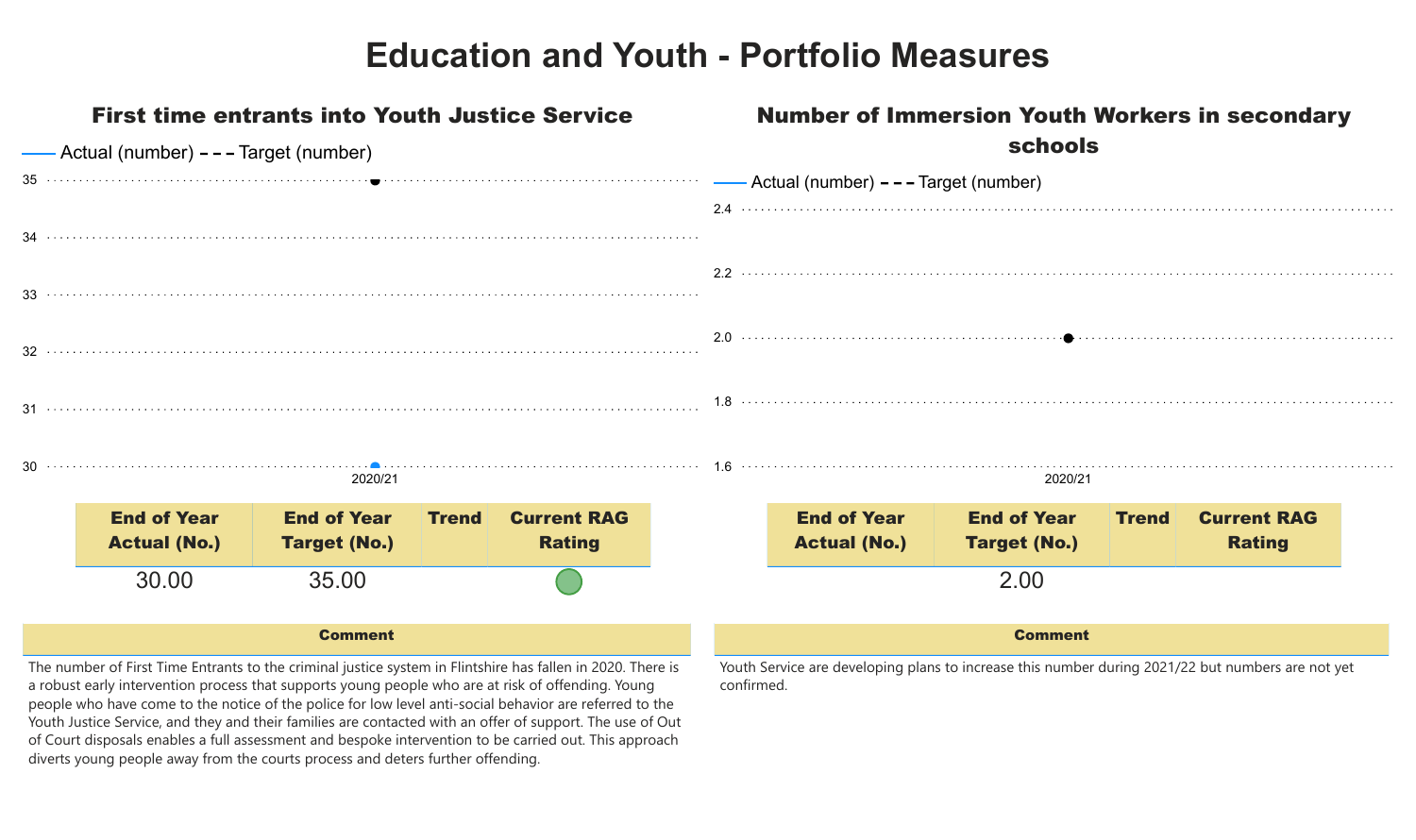

The grant funding is monitored and audited as it is allocated to individual schools. Support is provided to ensure products are purchased in-line with grant conditions.

The grant funding is monitored and audited as it is allocated to individual youth clubs. Support is provided to ensure products are purchased in-line with grant conditions.